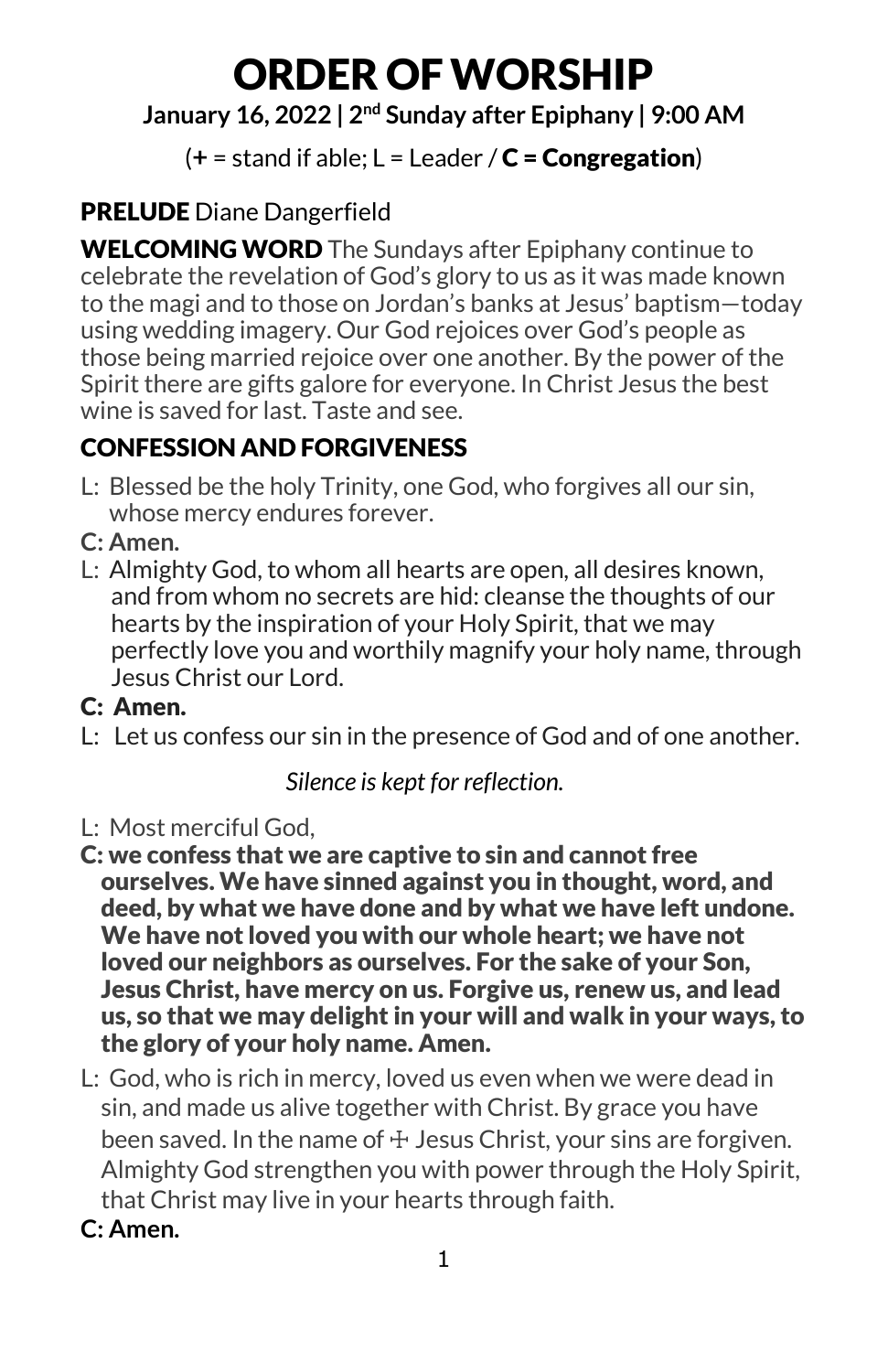#### +HYMN #634 - *All Hail the Power of Jesus' Name (vs.1,5)*

# **GREETING**

- L: The grace of our Lord Jesus Christ, the love of God, and the communion of the Holy Spirit be with you all.
- C: And also, with you.
- + KYRIE pg. 138
- + HYMN OF PRAISE pg. 140 "This is the feast…"

# PRAYER OF THE DAY

- L: Lord God,
- C: source of every blessing, you showed forth your glory and led many to faith by the works of your Son, who brought gladness and salvation to his people. Transform us by the Spirit of his love, that we may find our life together in him, Jesus Christ, our Savior and Lord. Amen.

#### SONG: *"When the Stars Burn Down" led by Praise Team*

#### FIRST READING: Isaiah 62:1-5

1For Zion's sake I will not keep silent, and for Jerusalem's sake I will not rest, until her vindication shines out like the dawn, and her salvation like a burning torch.  $2$ The nations shall see your vindication, and all the kings your glory; and you shall be called by a new name that the mouth of the LORD will give <sup>3</sup>You shall be a crown of beauty in the hand of the LORD, and a royal diadem in the hand of your God. <sup>4</sup>You shall no more be termed Forsaken, and your land shall no more be termed Desolate; but you shall be called My Delight Is in Her, and your land Married; for the LORD delights in you, and your land shall be married. 5For as a young man marries a young woman, so shall your builder marry you, so shall your God rejoice over you.

# SECOND READING: 1 Corinthians 12:1-11

<sup>1</sup>Now concerning spiritual gifts, brothers and sisters, I do not want you to be uninformed. 2You know that when you were pagans, you were enticed and led astray to idols that could not speak. 3Therefore I want you to understand that no one speaking by the Spirit of God ever says "Let Jesus be cursed!" and no one can say "Jesus is Lord" except by the Holy Spirit. 4Now there are varieties of gifts, but the same Spirit; 5and there are varieties of services, but the same Lord: <sup>6</sup> and there are varieties of activities, but it is the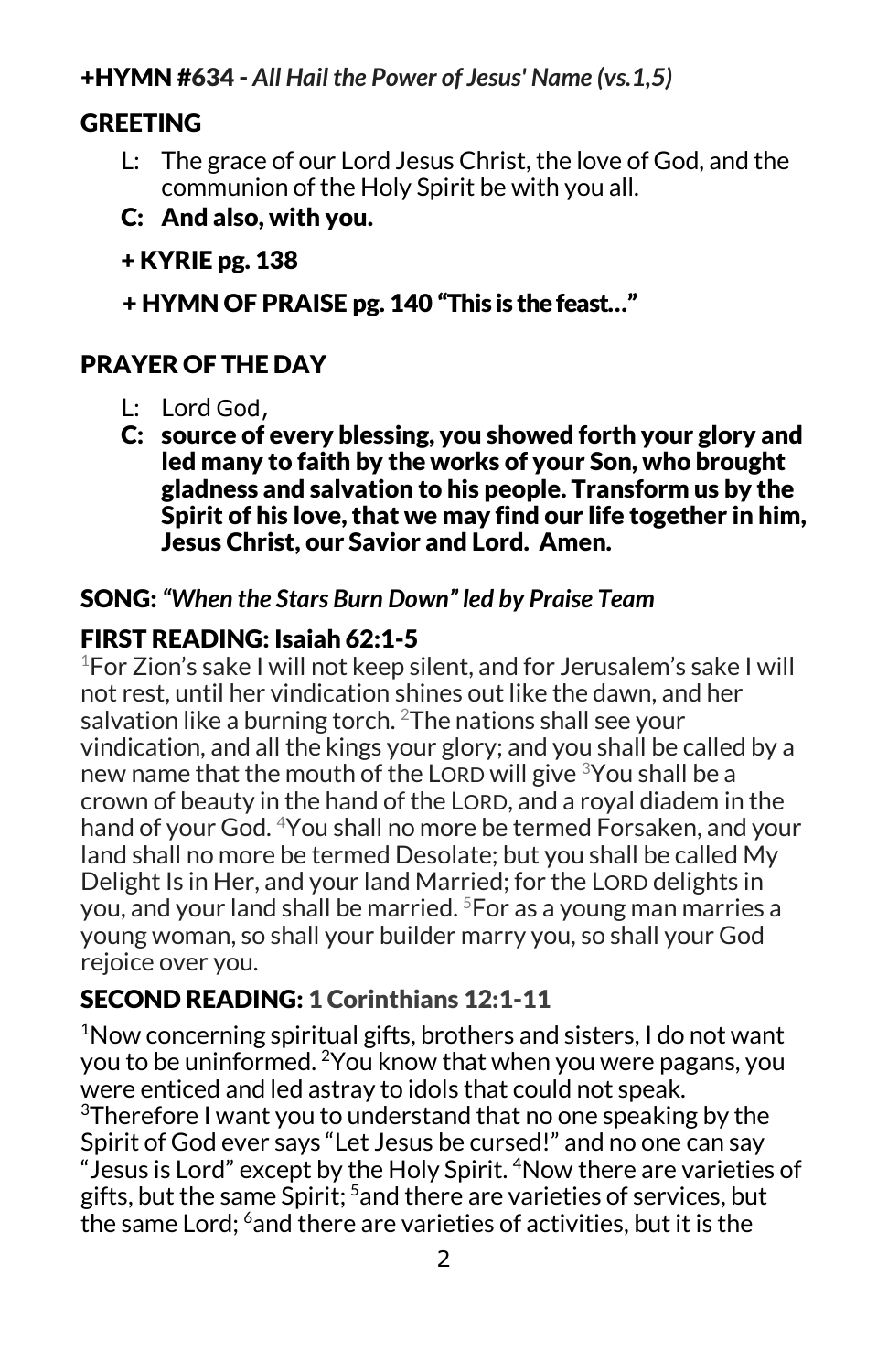same God who activates all of them in everyone. <sup>7</sup>To each is given the manifestation of the Spirit for the common good. 8To one is given through the Spirit the utterance of wisdom, and to another the utterance of knowledge according to the same Spirit, <sup>9</sup>to another faith by the same Spirit, to another gifts of healing by the one Spirit, 10to another the working of miracles, to another prophecy, to another the discernment of spirits, to another various kinds of tongues, to another the interpretation of tongues. <sup>11</sup>All these are activated by one and the same Spirit, who allots to each one individually just as the Spirit chooses.

# +ACCLAMATION **(pg. 142)**

- **(sing) Alleluia, Lord, to whom shall we go? You have the words of eternal life. Alleluia.**
	- L: The Gospel according to John, Chapter 2
	- C: Glory to you, O Lord

# GOSPEL: John 2:1-11

 $^{1}$ On the third day there was a wedding in Cana of Galilee, and the mother of Jesus was there. 2Jesus and his disciples had also been invited to the wedding. 3When the wine gave out, the mother of Jesus said to him, "They have no wine." <sup>4</sup> And Jesus said to her, "Woman, what concern is that to you and to me? My hour has not yet come." 5His mother said to the servants, "Do whatever he tells you." 6Now standing there were six stone water jars for the Jewish rites of purification, each holding twenty or thirty gallons. 7Jesus said to them, "Fill the jars with water." And they filled them up to the brim. <sup>8</sup>He said to them, "Now draw some out, and take it to the chief steward." So, they took it. <sup>9</sup>When the steward tasted the water that had become wine, and did not know where it came from (though the servants who had drawn the water knew), the steward called the bridegroom  $10$  and said to him, "Everyone serves the good wine first, and then the inferior wine after the guests have become drunk. But you have kept the good wine until now." 11Jesus did this, the first of his signs, in Cana of Galilee, and revealed his glory; and his disciples believed in him.

. +L: The Gospel of the Lord +C: Praise to you, O Christ

# CHOIR ANTHEM*:" The Majesty and Glory of Your Name"* CHILDREN'S MESSAGE

MESSAGE Pastor John Twiton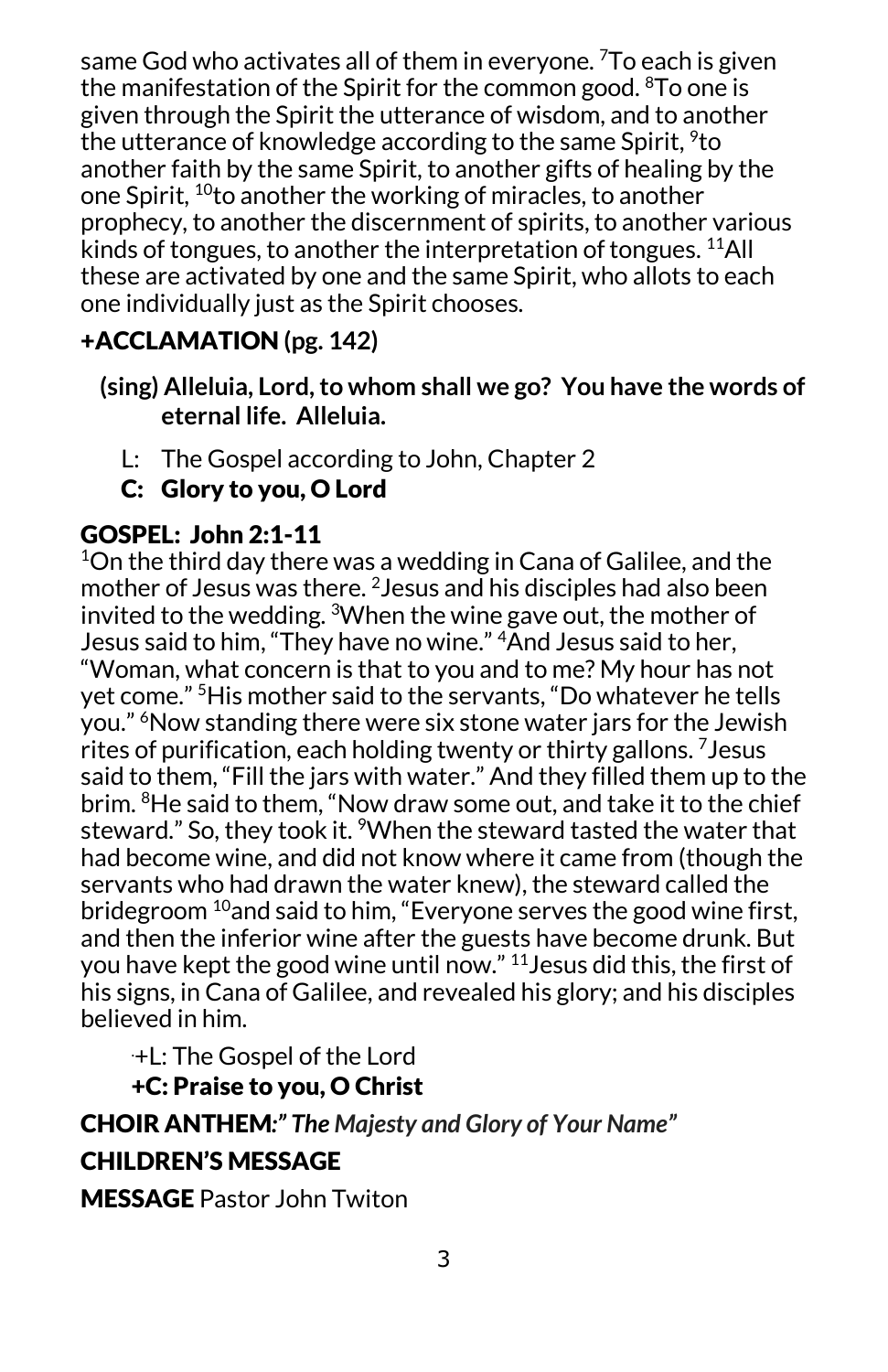#### +HYMN # 310 - *Songs of Thankfulness and Praise (vs.1,3)*

#### RESPONSE TO THE WORD

#### **+** NICENE CREED pg. 104

#### THE PRAYERS pg. 143

 (As the pastor concludes each petition with the words: "Lord in your mercy..." The people respond: **Hear our prayer**.")

OFFERING - Music *"Drops in the Ocean" by Praise Team*

#### OFFERTORY - #182 *Let the Vineyards Be Fruitful*

#### MEAL

+ Offering Prayer: Blessed are you, O God, ruler of the universe. You offer us new beginnings and guide us on our journey. Lead us to your table, nourish us with this heavenly food, and prepare us to carry your love to a hungry world, in the name of Christ our light. Amen.

**+**The Great Thanksgiving pg. 144

+Words of Institution

+ The Lord's Prayer pg. 145 (right hand column)

**Communion** 

Prayer after Communion: We give you thanks, gracious God, for we have feasted on the abundance of your house. Send us to bring good news and to proclaim your favor to all, strengthened with the richness of your grace in your Son, Jesus Christ. Amen.

#### **SENDING**

#### COMMUNITY WORD

#### **+**BLESSING

- L: May the blessing of God our creator, the love of Jesus Christ our redeemer, and the presence of the Holy Spirit the comforter, surround you and sustain you until we gather again.
- C: Amen.

#### +HYMN # 825 - *You Servants of God (vs.1,4)*

#### **+**DISMISSAL

- L: Go in peace. Serve the Lord.
- C: Thanks be to God.